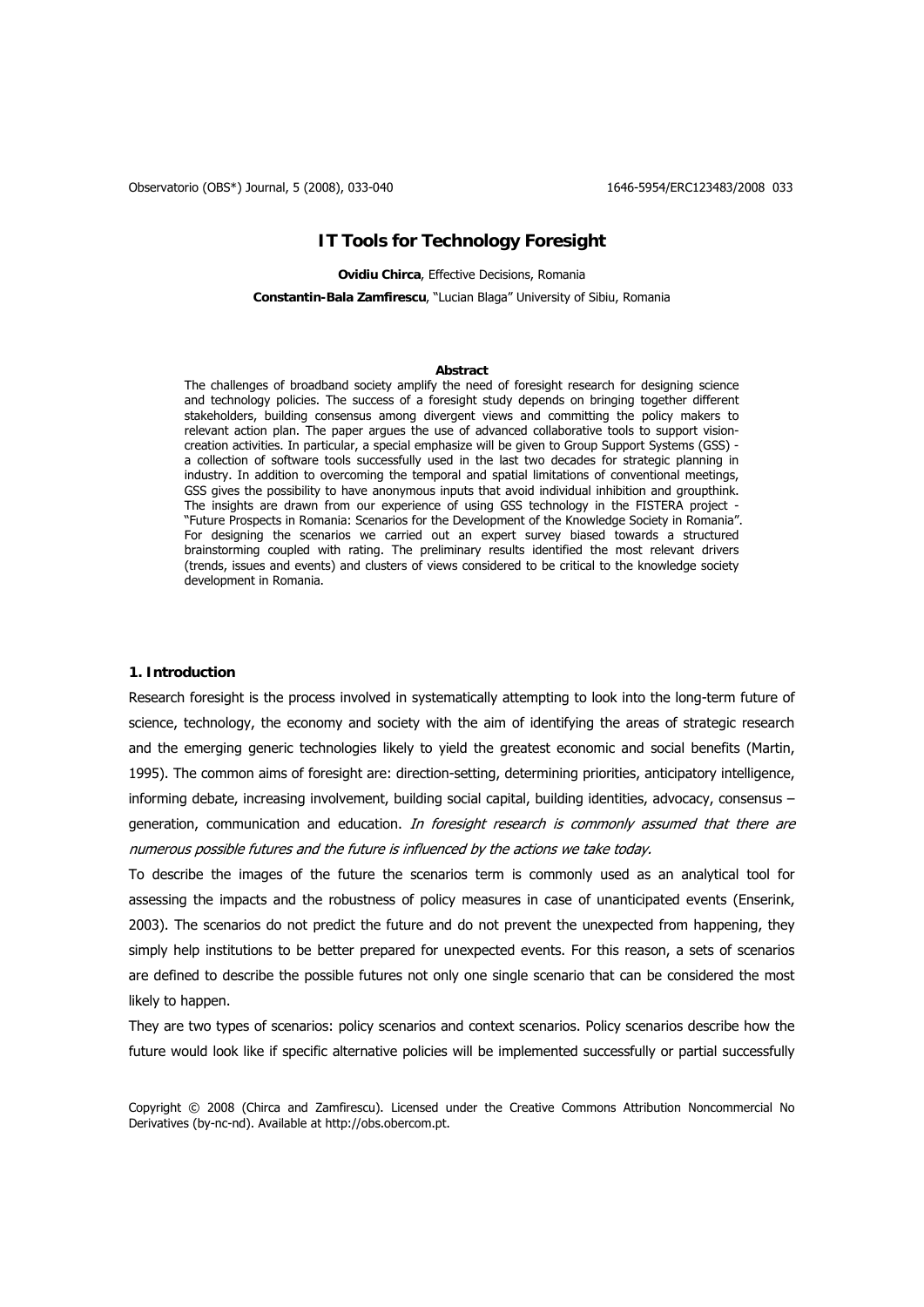or they won't be implemented al all. Policy scenarios usually present a wanted or unwanted future situation and depict how to reach that situation through different policies. Context scenarios depict possible futures despite different policies. In this paper we refer to the context scenarios methodological issues.

Scenario construction is a rare combination of art, craft and science, whereas the outcome of the process is often a mixture of creativity and rationality (Enserink, 2003). In order to design creative and plausible scenarios a good scenario-logic is required (the skeleton of all the scenarios that are created). It implies a deep understanding of the system under study and the identification of trends, issues and events that are critical to the system. In most cases, this identification process is a collective activity which brings subsidiary objectives to any scenarios design (Martin and Irvine, 1989): communication among a group of people, concentration of the participants on a specific problem and a further look into the future than they are used to do, coordination for productive partnership, consensus to create a shared vision of the future that participants would like to/expect to be achieve, commitment of the participants to implement changes in light of their foresight findings.

The requirement to have multiple interactions among participants in inter-organizational settings makes traditional scenarios construction workshop to be very slow. Time is very important so the participative process is under the pressure of being completed as soon as possible to minimize the cost and to receive benefit as quick as possible. Consequently, short and intensive workshops assisted with GSS are well-suited. GSS consists of a set of software, hardware, language components, and procedures that support a group of people engaged in a decision-related meeting (Huber, 1984). In addition to overcoming the temporal and spatial limitations of conventional meetings, GSS gives the possibility to have anonymous inputs that avoid individual inhibition and groupthink.

The remainder of this paper is organized as follows. Chapter 2 describes the typical process for scenario designing workshops. For the FISTERA project, this process is adapted and presented in chapter 3. Finally, our experience in employing this process is concluded in the last section.

### **2. Scenarios Designing Workshops with GSS**

Numerous methods have been developed to create scenarios ranging from simplistic to complex, from qualitative to quantitative (Porter, 1985; Huss, 1988). Most methods have fundamental similarities, although they may have unique features and use different terminology. Generally, they recognize the need to understand the system under study and to identify the trends, issues and events that are critical to the system. In this section of the paper the classical process for creating scenario-logic with the use of GSS is briefly presented.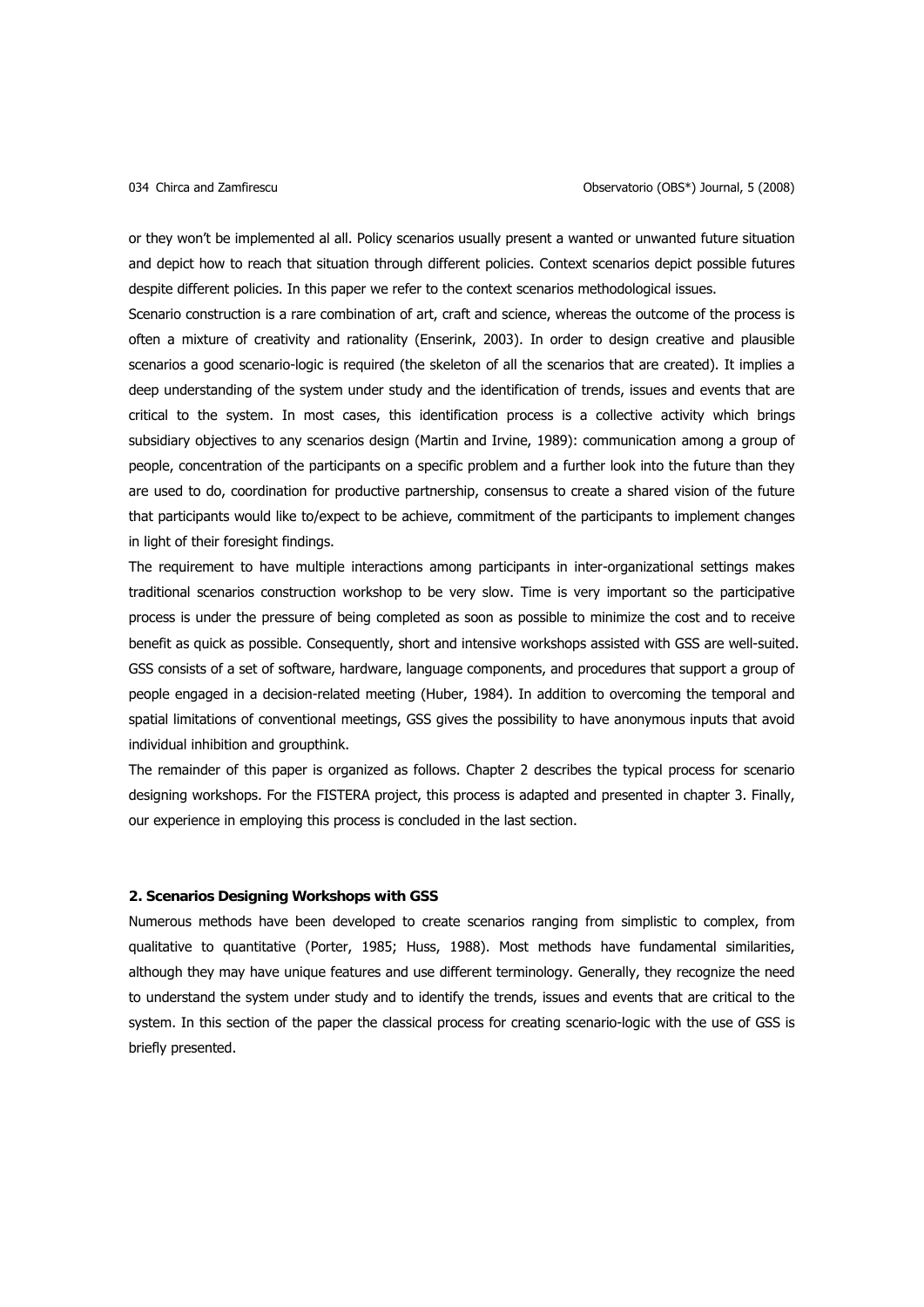Observatorio (OBS\*) Journal, 5 (2008) Chirca and Zamfirescu 035



Fig. 1. The typical group decision process for scenario building (simplified from Enserink, 2003)

In the Fig. 1 are depicted the main activities, in the brackets is nominated the GSS tool with the help of witch we can accomplish these activities. Is worth to mention, that despite the employed technology, a GSS tool may create one of the five interaction patterns (Brigs, de Vreede, Nunamaker. 2003): diverge(move from having fewer to having more concepts), converge (move from having many concepts to focus on and understanding of fewer concepts), organize (move from less to more understanding of relationships among concepts), evaluate (move from less to more understanding of consequences for choices toward attaining group goals) and build consensus (move from less to more agreement among a group of stakeholders).

The first activity ("Converge and elaborate") consists in getting acquainted with the system and loosening up with an introduction to the topic by organizing a dialectical debate between participants. During this session the participants are confronted with a statement that they have to support or reject with arguments. The statement must be well prepared and should focus on key issues. In this fashion a lot of pro and con arguments are generated and the problem area is uncovered in a better way compared to a descriptive presentation.

The second activity is brainstorming on factors that influence the problem ("Diverge"). The objective of this activity is to get insight into all kind of factor or their relations. In this session we do not have to follow the traditional system of brainstorming composed of: generation, elaboration and organization. The results from this brainstorming are the basics for generating driving factors and trends.

In the third activity ("Convergence") a joint list of trends is created employing the Nominal group technique. Each participant is asked to make a short list of driving forces. After making his/her own list with trends each participant can send it to the public list, then the resulted list is further discussed and organized. In this way all driving forces are collected and before the next stage the participants already have a clear understanding of the meaning of the topics from the public list.

In the fourth step ("Evaluate"), the driving forces are ranked according to their impact/importance and to the uncertainty and/or unpredictability. For designing context scenarios the most important and the most uncertain trends are needed. The results from the ranking determine the basis for scenario elaboration. On the selected driving forces is important to have a clear consensus among participants. Even if in principle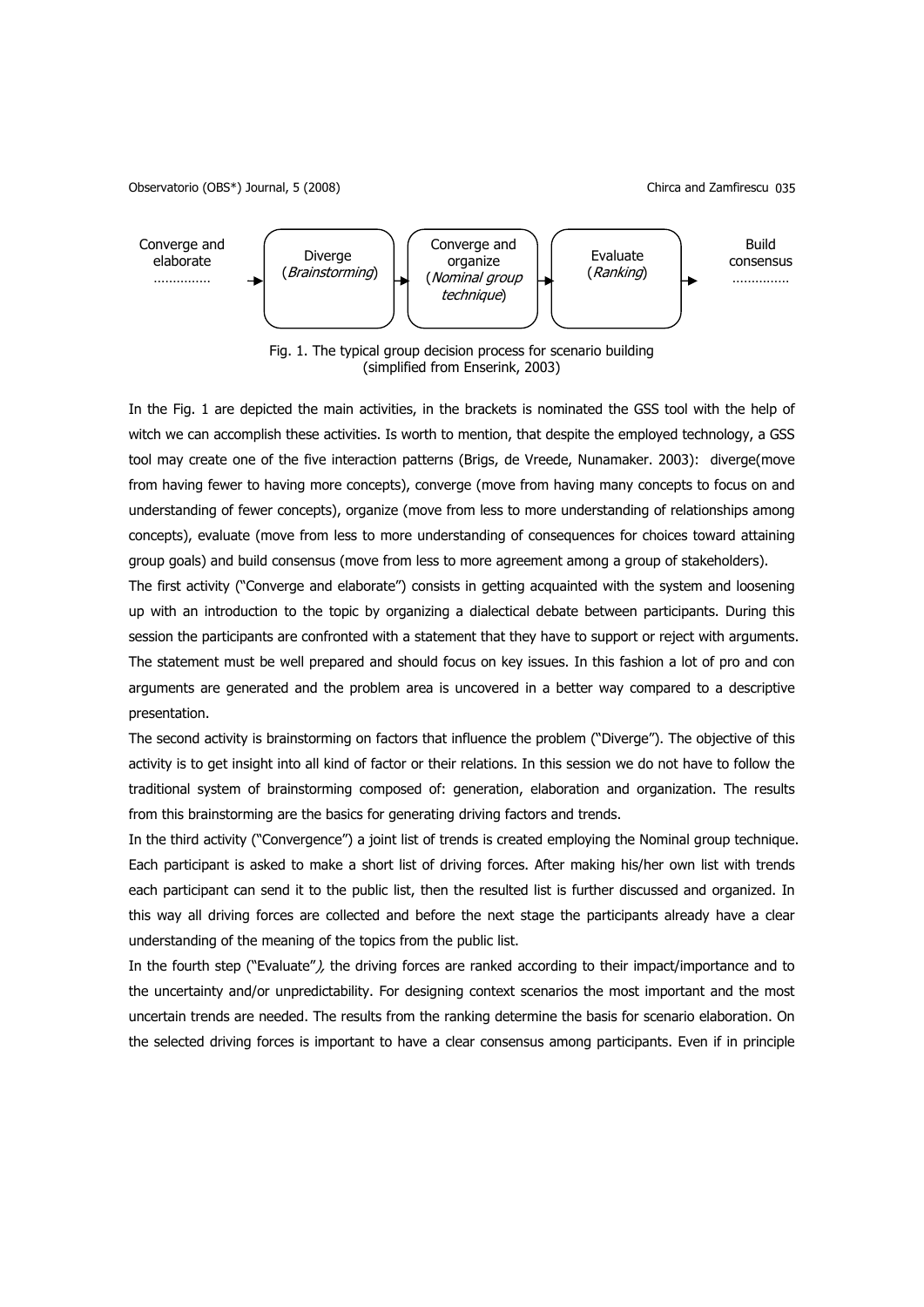the number of driving forces that can be considered for designing scenarios is unlimited, in practice however a limited number is selected.

In the final step ("Build consensus") a certain number of scenarios are selected for further detailing. It is important to have consensus on the selection of the driving forces without consensus problems might appear at a later stage of the scenario development process. The standard deviation is a one of the means to check if important differences in opinions exist. The whole process presented above can be repeated until consensus is reached.

## **3. A Simplified Scenarios Designing Process**

The subject of our paper is the utilization of GSS tools in a foresight study, more precisely the FISTERA project. The aim of the study was to contribute to the pool of knowledge on foresight in Europe with updated information on the latest developments related to the Foresight programs or initiatives in Information and Communication Technologies (ICT) in Romania.

From the beginning the foresight study was under the pressure of generating credible results in very short time and with very low workforce. The approach strategy was to deliver results focusing on major issues (criteria, driving factors, trends, etc.) and shorting the conventional methodology described previously, clearly inapplicable in the given context.

The methodology followed in this study was focusing on providing the generative framework for scenarios building, also known as scenario logic or scenario skeleton. Despite the fact that going through the process of scenario construction is very important, it is widely accepted that the scenario logic is the main step and the basic requirement for designing creative, plausible and internally consistent scenarios. A context scenario type was chosen to show how the world might look like when the endogenous factors (effects of political will) and exogenous ones (factors that are independent and cannot be controlled by the policy makers) interact.

The scenario building process was following the classical framework of scenario workshops, but with significant distinctions imposed by the specific context (the second and third phase can be considered collaborative activities but in the study they were realized by authors themselves):

- identifying the relevant drivers (trends, issues and events together with their relative importance and their level of uncertainty) to the Knowledge Society Development (KSD) in Romania
- recognizing the driving forces (trends) behind the identified drivers.
- designing the scenario skeletons.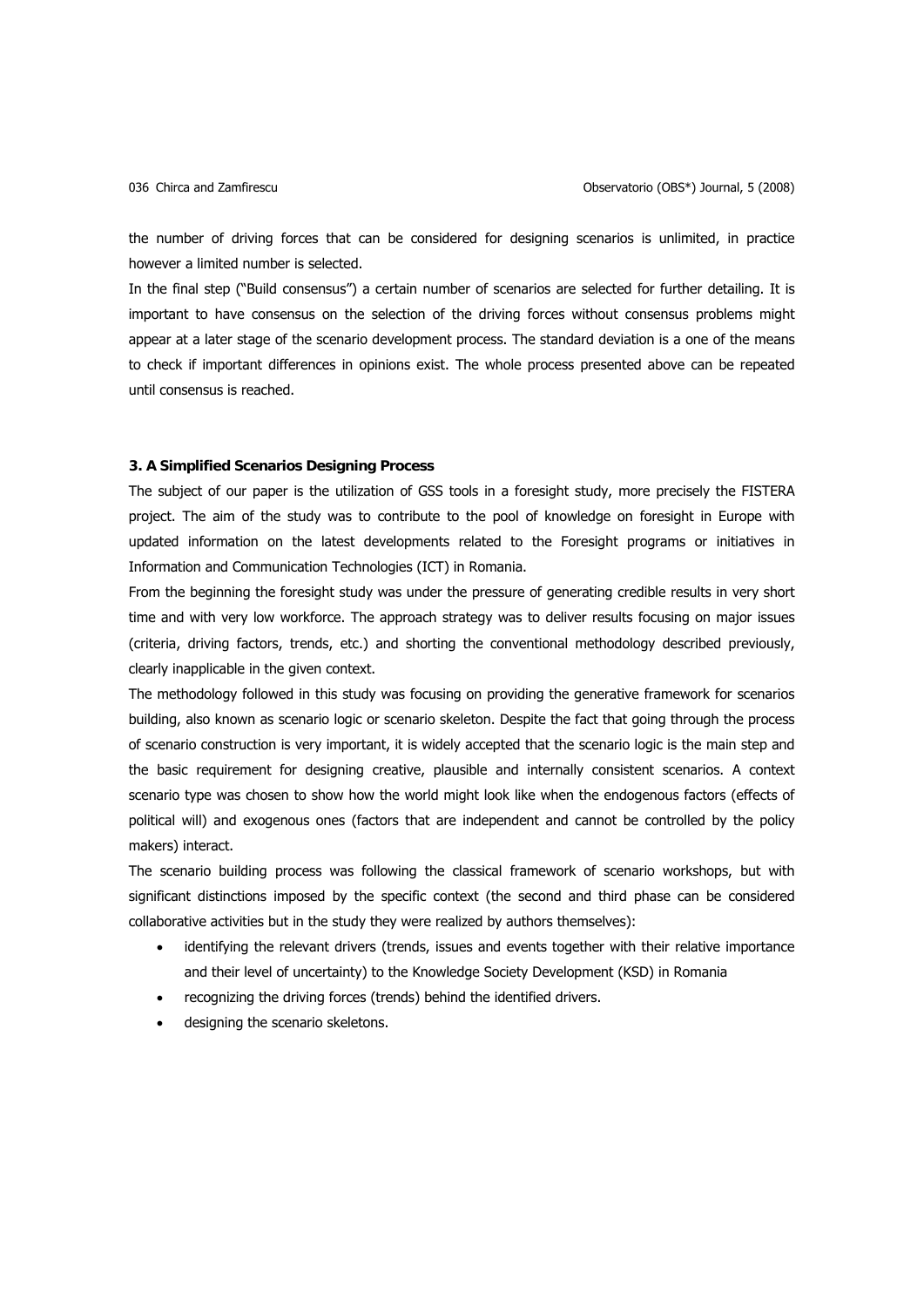Observatorio (OBS\*) Journal, 5 (2008) Chirca and Zamfirescu 037



Fig. 2. The adapted scenario designing process

From the scenario logic pattern presented in the previous chapter only 3 activities were considered: diverge (brainstorming), converge and organize (nominal group technique) and evaluate (ranking). In the adopted methodology we used a bottom-up approach, so the activity four and two were merged together and conducted at the beginning of the process. For finalizing the process, activity 3 was not a collaborative one being accomplished by the authors. In this way, the conventional process has been transformed as depicted in Fig. 2: the drivers were ranked at the beginning and then clustered in driving forces to implicitly capture a high degree of consensus, importance and uncertainty. Of course the main advantage of this condensed process is its efficiency. To be effective, it requires a high number of participants in order to delineate the main clusters during the next step ("Converge"). In this fashion we have been able to identify the most important drivers, but inevitably overlooked some important ideas expressed by the participants.

| <b>Chestionare</b>                    | <b>Resurse</b> | Cont                                                                           |                          |              |             |              |              |
|---------------------------------------|----------------|--------------------------------------------------------------------------------|--------------------------|--------------|-------------|--------------|--------------|
|                                       |                | chestionar: Chestionar de t., >> formular: formular de tes., >> sectiune: test |                          |              |             |              |              |
| Formular                              |                |                                                                                |                          |              |             |              |              |
| > Prezentare formular                 |                |                                                                                |                          |              |             |              |              |
| Vizualizare formular<br>$\rightarrow$ |                |                                                                                |                          |              |             |              |              |
|                                       |                | 1. Drivers for the (positive/negative) evolution of KSD in Romania             |                          | 娑            |             |              | R            |
| Moduri de vizualizare                 |                |                                                                                |                          |              |             |              |              |
| > Lista sectiuni                      |                | Please provide a short definition of the identified driver                     |                          |              |             |              |              |
| Lista elemente<br>٠                   |                |                                                                                | Influence                |              | Uncertainty |              |              |
|                                       | Social         |                                                                                | $++$                     | $\checkmark$ | $\ddot{}$   | $\checkmark$ |              |
| Actiuni<br>> Creeaza element          |                |                                                                                | -                        | $\checkmark$ |             | $\checkmark$ |              |
| > Ataseaza elemente                   |                |                                                                                |                          | $\checkmark$ |             | $\vee$       |              |
|                                       |                |                                                                                | $+$                      |              | $\ddot{}$   |              |              |
|                                       |                |                                                                                | $\overline{\phantom{a}}$ | $\checkmark$ |             | $\checkmark$ |              |
|                                       |                |                                                                                | $++$                     | $\checkmark$ | $++$        | $\checkmark$ |              |
|                                       | Economic       |                                                                                |                          | $\checkmark$ |             | $\checkmark$ |              |
|                                       |                |                                                                                | $\ddot{}$                |              | $\ddot{}$   |              |              |
|                                       |                |                                                                                | -                        | $\checkmark$ | -           | $\checkmark$ |              |
|                                       |                |                                                                                |                          | $\checkmark$ | ÷           | $\checkmark$ |              |
| Formular                              |                |                                                                                |                          |              |             | Ÿ            |              |
| Configurare                           |                |                                                                                | -                        | $\checkmark$ |             |              |              |
| Participanti                          |                |                                                                                | $\ddot{}$                | $\checkmark$ | $++$        | $\checkmark$ |              |
| Rezultate                             |                |                                                                                |                          |              |             |              | $\checkmark$ |

Fig. 3. The print screen of a GSS tool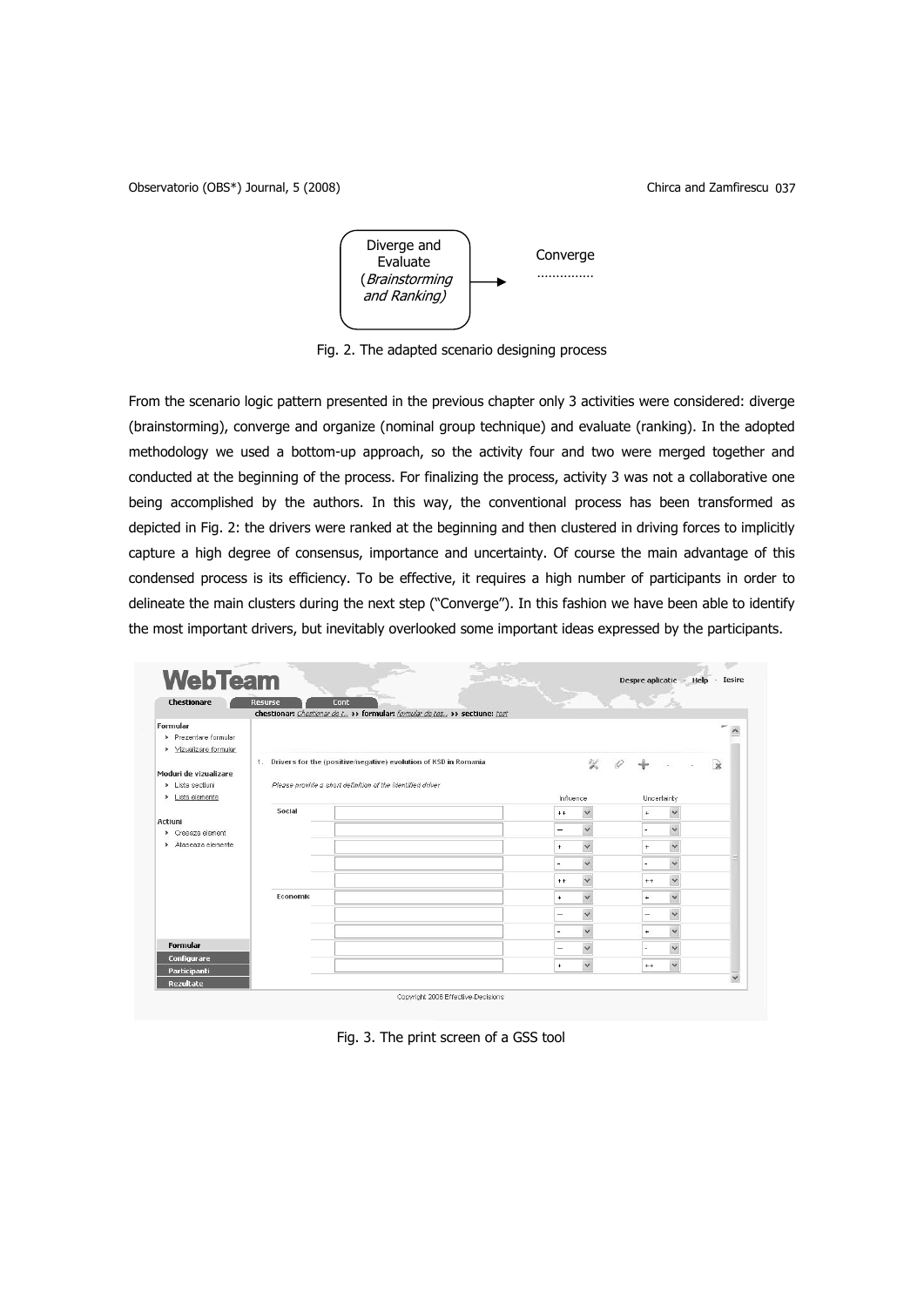The GSS tool that was used contains: survey, brainstorming and voting modules. The survey module allows survey creation with more than fifteen different types of elements. The participants can give the answers at any time from any place because the access to the GSS program is through Internet. If they desire, the participants can give anonymous answers as well. The results are generated very quickly. Using this tool was more efficient at least from the point of view of time-consuming process.

Consequently, in the first step a small-scale expert survey was used to identify in a ten years timeframe the most relevant drivers (trends, issues and events), cluster of views considered to be critical to the KSD and indicators for a successful KSD. In the survey the experts were asked to contribute with their views regarding the main drivers together with a short explanation of their impact on KSD in Romania. Next the experts were asked to evaluate the drivers by their importance and uncertainty regarding their future impact as shown in Fig. 3. The drivers that were evaluated as most important and most uncertain formed the basis for the identification of driving forces.

Te second step in designing scenarios workshop consisted in identifying the driving forces. The results of the survey have been divided according to their positive and negative influence on the KSD. In Table 1 (Zamfirescu, Filip, Bărbat, 2006) are represented the identified driving forces according to the STEEP dimensions. They represent drivers with the highest impact on the KSD and are accounting for the highest degree of consensus. The identification of the driving forces was accomplished by focusing on the positive and negative drivers with the highest uncertainty regarding their future development. In this way were identified those driving forces witch are potentially maximizing the positive drivers and minimizing the negatives ones. Based on the identified driving forces three relevant scenarios were selected (Zamfirescu, Filip, Bărbat, 2006).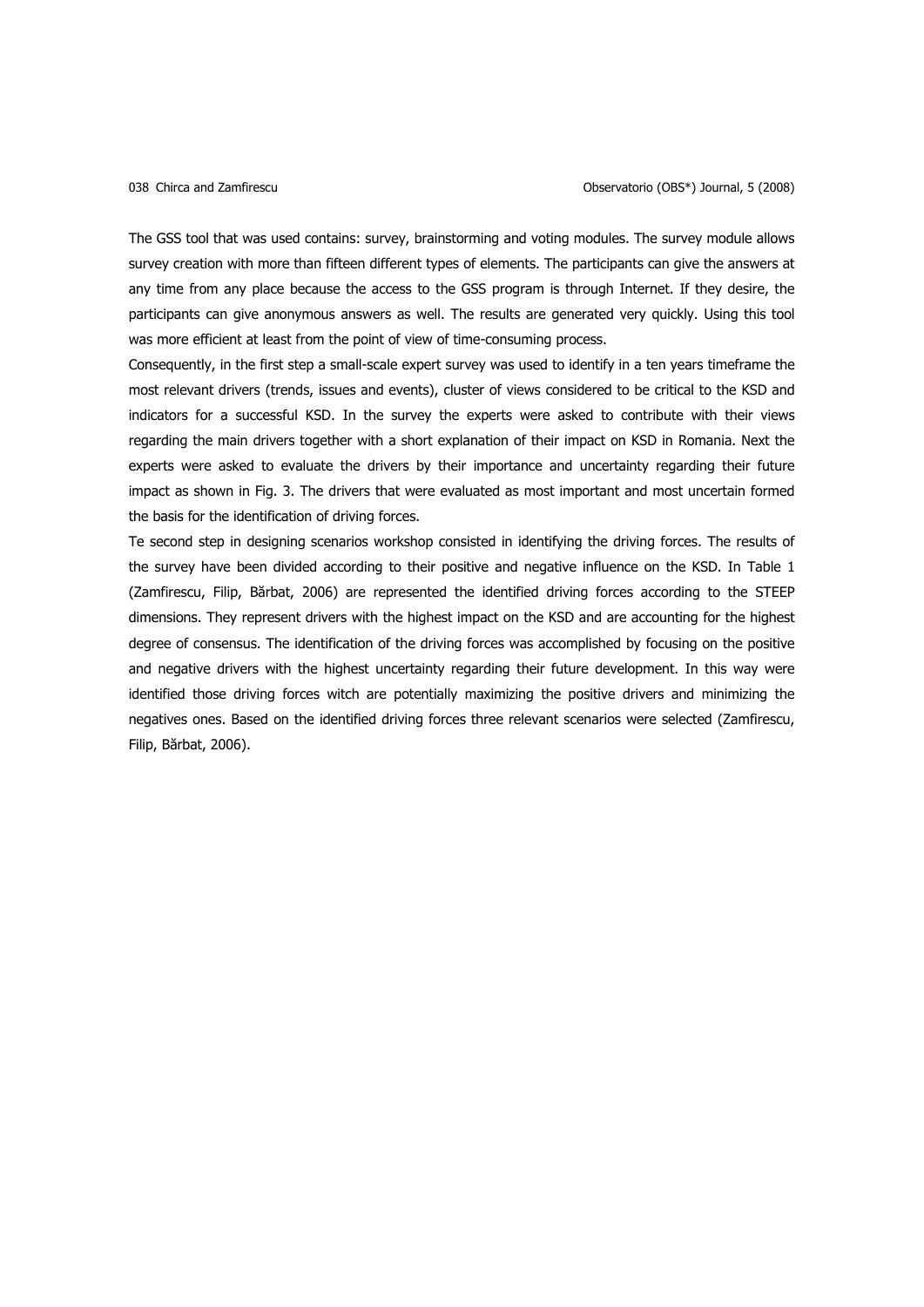|         | <b>Social</b>                                                                                                                                                       | Social acceptance/rejection of IST <sup>86</sup> .                               |  |  |  |  |
|---------|---------------------------------------------------------------------------------------------------------------------------------------------------------------------|----------------------------------------------------------------------------------|--|--|--|--|
| $\circ$ | Predominance of social needs versus IST solutions                                                                                                                   |                                                                                  |  |  |  |  |
| $\circ$ | Insufficient awareness regarding social aspects of IST                                                                                                              |                                                                                  |  |  |  |  |
| $\circ$ | General social doubt due mainly to minor improvement in quality of life.                                                                                            |                                                                                  |  |  |  |  |
|         | <b>Technological</b>                                                                                                                                                | User involvement in IST design                                                   |  |  |  |  |
|         |                                                                                                                                                                     | (anthropocentric vs. technocentric perspectives on IST design)                   |  |  |  |  |
| $\circ$ | (ethnographic methods)                                                                                                                                              | Insufficient involving the end-users in every important IST development          |  |  |  |  |
| $\circ$ | Distorting user needs in line with the trend to improve performance/price ratio<br>(neglecting cognitive ergonomics, trends towards technological determinism etc.) |                                                                                  |  |  |  |  |
| $\circ$ | Predictable development of IST due to Moore's law                                                                                                                   |                                                                                  |  |  |  |  |
|         | Economic                                                                                                                                                            | Seamless integration in EU market                                                |  |  |  |  |
| $\circ$ | Sound market-driven economic development under EU norms                                                                                                             |                                                                                  |  |  |  |  |
| $\circ$ | Monopolistic tendencies in IST corporate culture                                                                                                                    |                                                                                  |  |  |  |  |
| $\circ$ |                                                                                                                                                                     | Unstable economic development in Romania combined with low progress in EU.       |  |  |  |  |
|         | Environmental                                                                                                                                                       | Ecologically-driven attitude in designing and using IST                          |  |  |  |  |
| $\circ$ |                                                                                                                                                                     | Validity of optimistic models regarding climatic changes                         |  |  |  |  |
| $\circ$ |                                                                                                                                                                     | If ISTs are low polluting technologies, environmental factors are less important |  |  |  |  |
| $\circ$ | models.                                                                                                                                                             | Further neglecting of global changes and increased plausibility of pessimistic   |  |  |  |  |
|         | <b>Political</b>                                                                                                                                                    | Group influences on general development                                          |  |  |  |  |
| $\circ$ |                                                                                                                                                                     | Successful efforts in swift integration in EU                                    |  |  |  |  |
| $\circ$ | Significant political influence of major IST companies degenerated by lack of<br>transparency                                                                       |                                                                                  |  |  |  |  |
| $\circ$ | Low progress in political stability in line with EU values (insufficient reduction of<br>corruption, lack of transparency, failure of antiterrorist campaign)       |                                                                                  |  |  |  |  |

Table 1. Driving forces and their aspects for each STEEP dimension

# **4. Conclusion**

In literature is generally recognized that the use of GSS in designing scenarios is very helpful for collecting and organizing the generated information. Using GSS leads to clear choices and preferences for limiting the number of the driving forces. Another advantage of GSS is the instantaneous availability for discussions of the results. The main disadvantages are the high costs of a complete GSS software suite together with its associated complexity for an effective use.

The employed methodology to design the scenarios skeletons proved to be very efficient. To be effective it requires a high number of participants in order to delineate the main clusters. In this way we have been able to sort out the most important drivers but, inevitably, overlooked some important ideas expressed by participants.